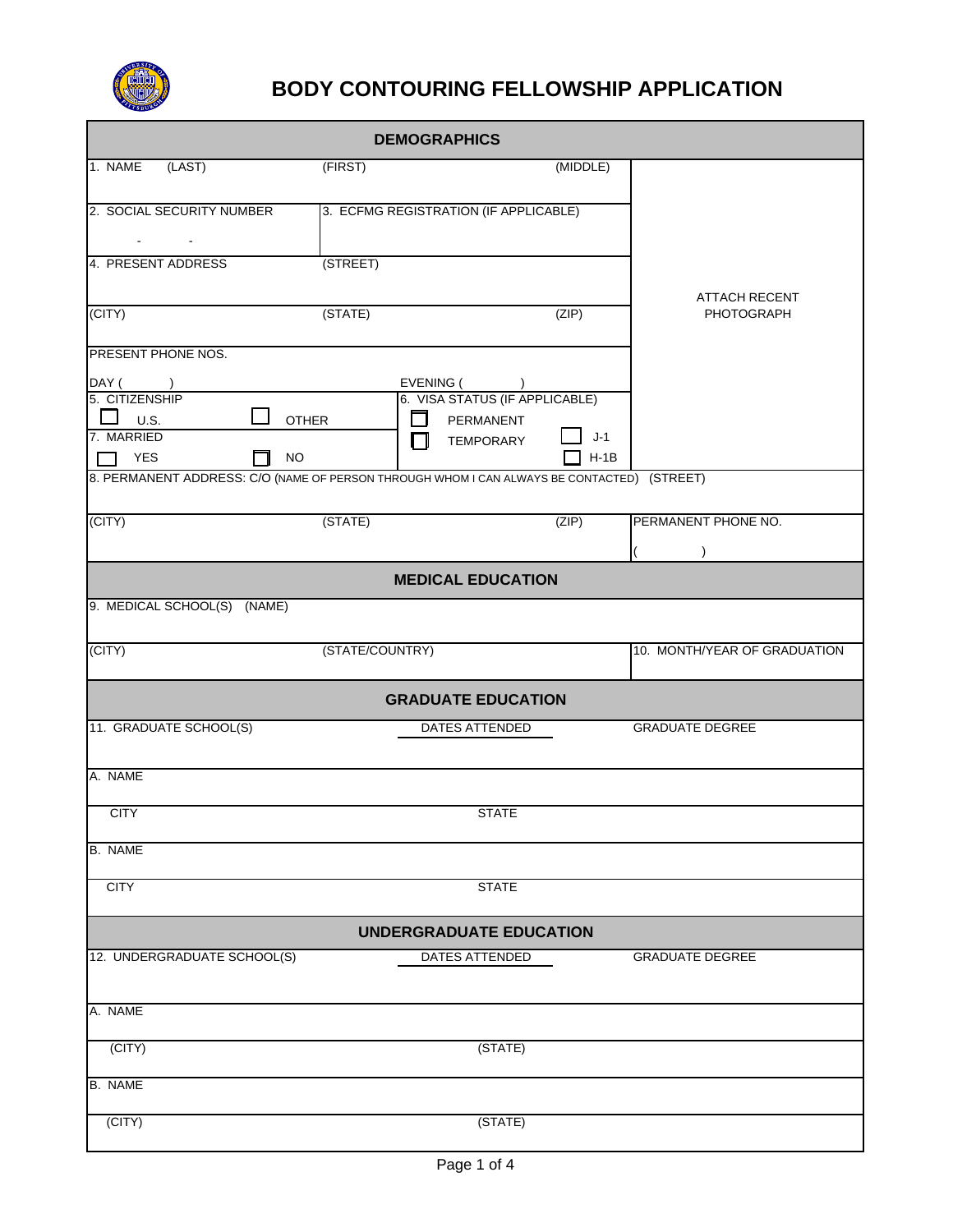|                               |                                     | I HAVE ALREADY PASSED THE EXAMINATIONS CHECK BELOW ON THE DATES INDICATED: |                                                                           |
|-------------------------------|-------------------------------------|----------------------------------------------------------------------------|---------------------------------------------------------------------------|
| 13.                           |                                     |                                                                            | 14. IN-SERVICE EXAM                                                       |
| $\Box$                        | USMLE, STEP I:_____________________ |                                                                            |                                                                           |
|                               | (DATE)                              |                                                                            |                                                                           |
|                               | USMLE, STEP II:___________________  |                                                                            | SCORE: ________________________                                           |
|                               |                                     |                                                                            |                                                                           |
|                               | (DATE)                              |                                                                            | SCORE: _________________________                                          |
|                               |                                     | SCORE:                                                                     |                                                                           |
|                               | (DATE)                              |                                                                            |                                                                           |
|                               |                                     | <b>BOARD CERTIFICATIONS</b>                                                |                                                                           |
| 15.                           |                                     |                                                                            |                                                                           |
|                               |                                     |                                                                            |                                                                           |
|                               |                                     |                                                                            |                                                                           |
|                               |                                     |                                                                            |                                                                           |
|                               |                                     |                                                                            |                                                                           |
|                               |                                     |                                                                            |                                                                           |
|                               |                                     |                                                                            |                                                                           |
|                               |                                     | <b>LETTERS OF RECOMMENDATION</b>                                           |                                                                           |
| 16. A. PROGRAM DIRECTOR NAME: |                                     |                                                                            |                                                                           |
|                               |                                     |                                                                            |                                                                           |
| <b>INSTITUTION</b>            |                                     |                                                                            |                                                                           |
|                               |                                     |                                                                            |                                                                           |
| <b>ADDRESS</b>                |                                     |                                                                            |                                                                           |
|                               |                                     |                                                                            |                                                                           |
|                               |                                     |                                                                            |                                                                           |
|                               |                                     |                                                                            |                                                                           |
| <b>B. NAME AND TITLE</b>      |                                     |                                                                            |                                                                           |
|                               |                                     |                                                                            |                                                                           |
|                               |                                     |                                                                            |                                                                           |
| <b>INSTITUTION</b>            |                                     |                                                                            |                                                                           |
|                               |                                     |                                                                            |                                                                           |
| <b>ADDRESS</b>                |                                     |                                                                            |                                                                           |
|                               |                                     |                                                                            |                                                                           |
|                               |                                     |                                                                            |                                                                           |
|                               |                                     |                                                                            |                                                                           |
| C. NAME AND TITLE             |                                     |                                                                            |                                                                           |
|                               |                                     |                                                                            |                                                                           |
| <b>INSTITUTION</b>            |                                     |                                                                            |                                                                           |
|                               |                                     |                                                                            |                                                                           |
| <b>ADDRESS</b>                |                                     |                                                                            |                                                                           |
|                               |                                     |                                                                            |                                                                           |
|                               |                                     |                                                                            |                                                                           |
|                               |                                     |                                                                            |                                                                           |
| D. NAME AND TITLE             |                                     |                                                                            |                                                                           |
|                               |                                     |                                                                            |                                                                           |
| <b>INSTITUTION</b>            |                                     |                                                                            |                                                                           |
|                               |                                     |                                                                            |                                                                           |
| ADDRESS                       |                                     |                                                                            |                                                                           |
|                               |                                     |                                                                            |                                                                           |
|                               |                                     |                                                                            |                                                                           |
|                               |                                     |                                                                            |                                                                           |
| 17. (CHECK ONE)               |                                     |                                                                            | I HEREBY WAIVE ACCESS TO THE ABOVE LETTERS AND WILL SO INFORM THE AUTHORS |
|                               |                                     |                                                                            | I DESIRE ACCESS TO THE ABOVE LETTERS AND WILL SO INFORM THE AUTHORS.      |
|                               |                                     |                                                                            |                                                                           |
|                               | NAME OF APPLICANT (TYPED)           |                                                                            | SIGNATURE AND DATE                                                        |
|                               |                                     |                                                                            |                                                                           |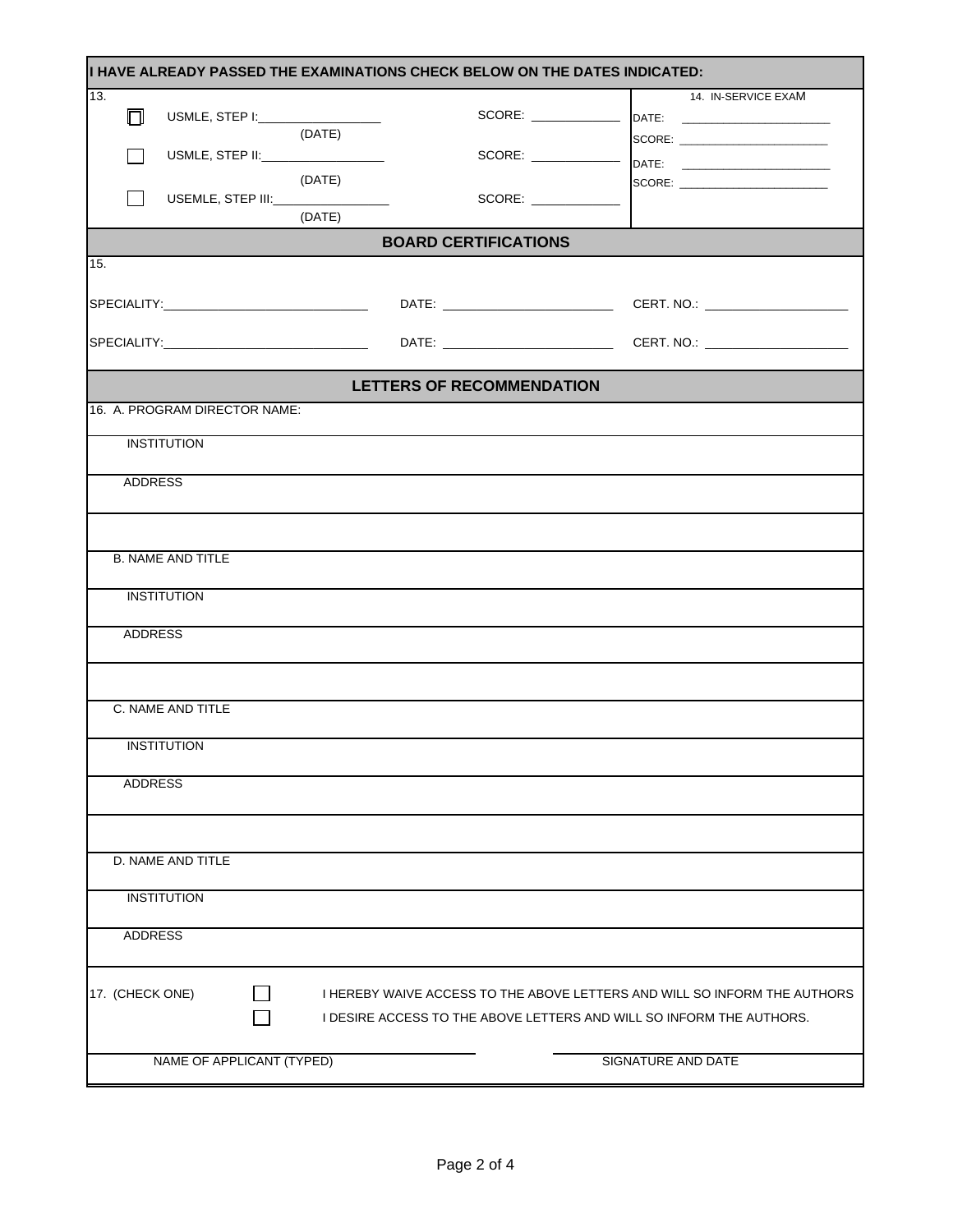18. PLEASE PROVIDE A PERSONAL STATEMENT DETAILING YOUR INTEREST AND INTENTIONS REGARDING BODY CONTOURING SURGERY (1 - 2 PARAGRAHS)

I CERTIFY THAT THE INFORMATION SUBMITTED ON THESE APPLICATION MATERIALS IS COMPLETE AND CORRECT TO THE BEST OF MY KNOWLEDGE: I UNDERSTAND THAT ANY FALSE OR MISSING INFORMATION MAY DISQUALIFY ME FOR THIS POSITION.

19.

SIGNATURE OF APPLICANT:\_\_\_\_\_\_\_\_\_\_\_\_\_\_\_\_\_\_\_\_\_\_\_\_\_\_\_\_\_\_\_\_\_\_\_\_\_\_\_\_ DATE:\_\_\_\_\_\_\_\_\_\_\_\_\_\_\_\_\_\_\_\_\_\_\_\_\_\_\_\_\_\_\_\_\_\_

**NOTE: THE SIGNATURE AND DATE ON EACH APPLICATION MUST BE ORIGINAL.**